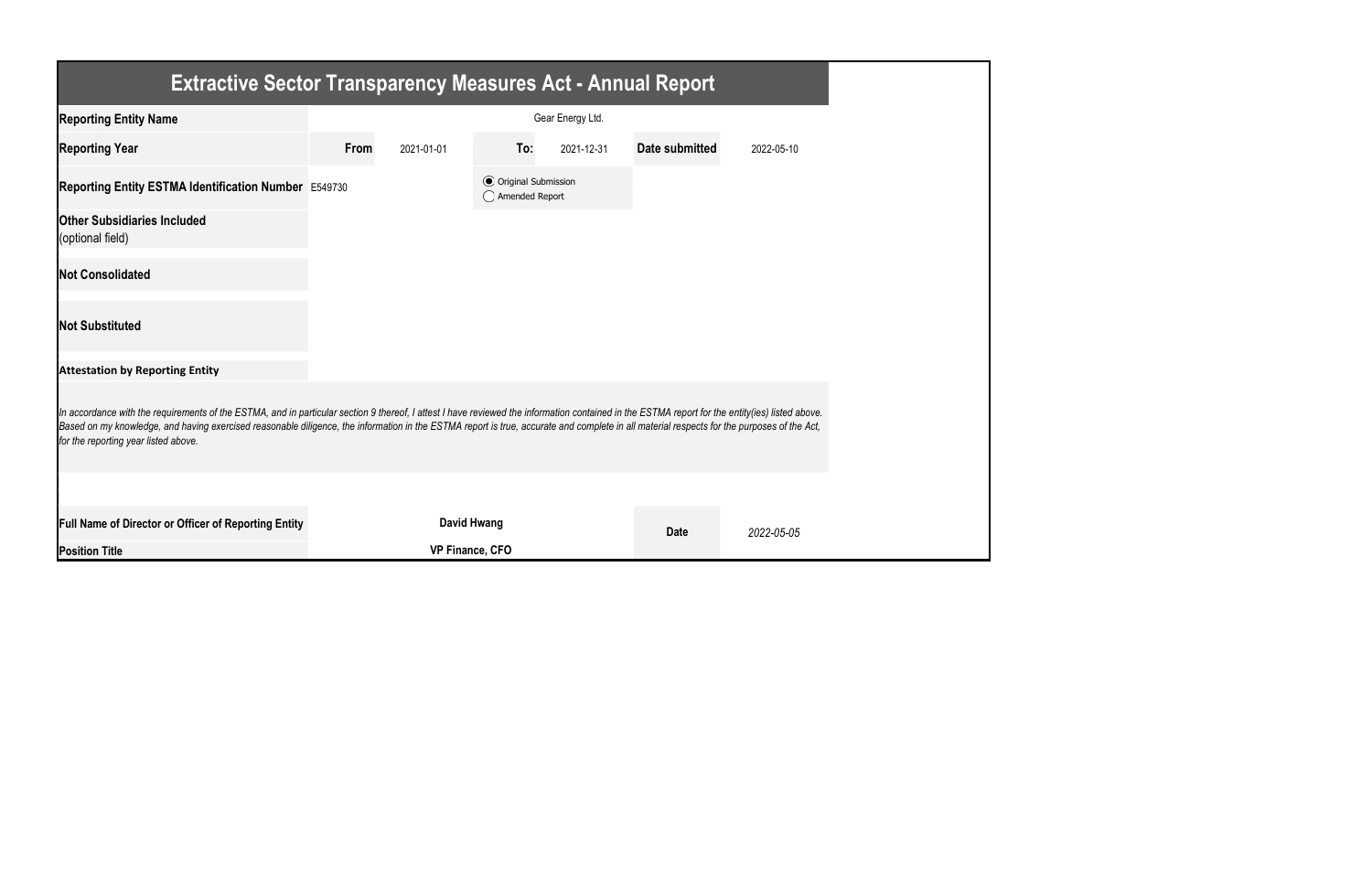| <b>Extractive Sector Transparency Measures Act - Annual Report</b>                                                                                                               |                                                                                                                                                                                                                                                                                                                                                                                                                                                                                                                                                                                                                                                                                                                                                                                                                                                                                                                                                                                                                                                                                                                                                                                                                                                                                                                                                                                                                                                                                                                                                                                                                                                                                                                                       |                                                                           |                                    |            |         |                                      |                |                  |                                                      |                                      |                                                                                                                                                                                                                                                                                                    |  |
|----------------------------------------------------------------------------------------------------------------------------------------------------------------------------------|---------------------------------------------------------------------------------------------------------------------------------------------------------------------------------------------------------------------------------------------------------------------------------------------------------------------------------------------------------------------------------------------------------------------------------------------------------------------------------------------------------------------------------------------------------------------------------------------------------------------------------------------------------------------------------------------------------------------------------------------------------------------------------------------------------------------------------------------------------------------------------------------------------------------------------------------------------------------------------------------------------------------------------------------------------------------------------------------------------------------------------------------------------------------------------------------------------------------------------------------------------------------------------------------------------------------------------------------------------------------------------------------------------------------------------------------------------------------------------------------------------------------------------------------------------------------------------------------------------------------------------------------------------------------------------------------------------------------------------------|---------------------------------------------------------------------------|------------------------------------|------------|---------|--------------------------------------|----------------|------------------|------------------------------------------------------|--------------------------------------|----------------------------------------------------------------------------------------------------------------------------------------------------------------------------------------------------------------------------------------------------------------------------------------------------|--|
| <b>Reporting Year</b><br><b>Reporting Entity Name</b><br><b>Reporting Entity ESTMA</b><br><b>Identification Number</b><br><b>Subsidiary Reporting Entities (if</b><br>necessary) | From:                                                                                                                                                                                                                                                                                                                                                                                                                                                                                                                                                                                                                                                                                                                                                                                                                                                                                                                                                                                                                                                                                                                                                                                                                                                                                                                                                                                                                                                                                                                                                                                                                                                                                                                                 | 2021-01-01                                                                | To:<br>Gear Energy Ltd.<br>E549730 | 2021-12-31 |         | <b>Currency of the Report</b><br>CAD |                |                  |                                                      |                                      |                                                                                                                                                                                                                                                                                                    |  |
|                                                                                                                                                                                  | <b>Payments by Payee</b>                                                                                                                                                                                                                                                                                                                                                                                                                                                                                                                                                                                                                                                                                                                                                                                                                                                                                                                                                                                                                                                                                                                                                                                                                                                                                                                                                                                                                                                                                                                                                                                                                                                                                                              |                                                                           |                                    |            |         |                                      |                |                  |                                                      |                                      |                                                                                                                                                                                                                                                                                                    |  |
| <b>Country</b>                                                                                                                                                                   | <b>Payee Name</b>                                                                                                                                                                                                                                                                                                                                                                                                                                                                                                                                                                                                                                                                                                                                                                                                                                                                                                                                                                                                                                                                                                                                                                                                                                                                                                                                                                                                                                                                                                                                                                                                                                                                                                                     | Departments, Agency, etc<br>within Payee that Received<br><b>Payments</b> | <b>Taxes</b>                       | Royalties  | Fees    | <b>Production Entitlements</b>       | <b>Bonuses</b> | <b>Dividends</b> | <b>Infrastructure</b><br><b>Improvement Payments</b> | <b>Total Amount paid to</b><br>Payee | <b>Notes</b>                                                                                                                                                                                                                                                                                       |  |
| Canada - Alberta                                                                                                                                                                 | <b>Government of Alberta</b>                                                                                                                                                                                                                                                                                                                                                                                                                                                                                                                                                                                                                                                                                                                                                                                                                                                                                                                                                                                                                                                                                                                                                                                                                                                                                                                                                                                                                                                                                                                                                                                                                                                                                                          |                                                                           |                                    | 2,967,000  | 950,000 |                                      |                |                  |                                                      | 3,917,000                            | Royalties include \$2,227,000 in<br>payments made in-kind which are<br>valued at the fair market value of the<br>volumes taken in-kind, based on<br>Gear's realized price.<br>Alberta Petroleum Marketing<br>Commission, Alberta Energy<br>Regulator, Minister of Finance,<br>Department of Energy |  |
| Canada -Alberta                                                                                                                                                                  | Vermilion River County No. 24                                                                                                                                                                                                                                                                                                                                                                                                                                                                                                                                                                                                                                                                                                                                                                                                                                                                                                                                                                                                                                                                                                                                                                                                                                                                                                                                                                                                                                                                                                                                                                                                                                                                                                         |                                                                           | 960,000                            |            |         |                                      |                |                  |                                                      | 960,000                              |                                                                                                                                                                                                                                                                                                    |  |
| Canada - Alberta<br>Canada -Alberta                                                                                                                                              | Ponoka County<br><b>Flagstaff County</b>                                                                                                                                                                                                                                                                                                                                                                                                                                                                                                                                                                                                                                                                                                                                                                                                                                                                                                                                                                                                                                                                                                                                                                                                                                                                                                                                                                                                                                                                                                                                                                                                                                                                                              |                                                                           | 235,000<br>181,000                 |            |         |                                      |                |                  |                                                      | 235,000<br>181,000                   |                                                                                                                                                                                                                                                                                                    |  |
| Canada -Saskatchewan                                                                                                                                                             | Government of Saskatchewan                                                                                                                                                                                                                                                                                                                                                                                                                                                                                                                                                                                                                                                                                                                                                                                                                                                                                                                                                                                                                                                                                                                                                                                                                                                                                                                                                                                                                                                                                                                                                                                                                                                                                                            |                                                                           | 986,000                            | 4,896,000  | 278,000 |                                      |                |                  |                                                      | 6,160,000                            | Taxes include payments to<br>Saskatchewan Ministry of Finance for<br>the Capital Surcharge.<br>Saskatchewan Ministry of Agriculture<br>and Finance.                                                                                                                                                |  |
| Canada -Saskatchewan                                                                                                                                                             | Rural Municipality of Cambria No. 6                                                                                                                                                                                                                                                                                                                                                                                                                                                                                                                                                                                                                                                                                                                                                                                                                                                                                                                                                                                                                                                                                                                                                                                                                                                                                                                                                                                                                                                                                                                                                                                                                                                                                                   |                                                                           | 370,000                            |            |         |                                      |                |                  |                                                      | 370,000                              |                                                                                                                                                                                                                                                                                                    |  |
| Canada -Saskatchewan                                                                                                                                                             | Rural Municipality of Frenchman Butte No. 501                                                                                                                                                                                                                                                                                                                                                                                                                                                                                                                                                                                                                                                                                                                                                                                                                                                                                                                                                                                                                                                                                                                                                                                                                                                                                                                                                                                                                                                                                                                                                                                                                                                                                         |                                                                           | 389,000                            |            |         |                                      |                |                  |                                                      | 389,000                              |                                                                                                                                                                                                                                                                                                    |  |
| <b>Additional Notes:</b>                                                                                                                                                         | <b>Financial Reporting Framework</b><br>a) Basis of accounting:<br>The Schedule of Payments by Payee and the Schedule of Payments by Project (collectively, the "Schedules") prepared by Gear Energy Ltd. (the "Company") for the year ended December 31, 2021 have been prepared in accordance w<br>Transparency Measures Act - Technical Reporting Specifications and Sections 3.1 to 3.6 of the Extractor Sector Transparency Measures Act - Guidance (collectively the "financial reporting framework").<br>The Schedules are prepared to provide information to the Directors of Gear Energy Ltd. and the Minister of Natural Resources Canada to assist in meeting the requirements of the Extractive Sector Transparency Measures Act.<br>b) Significant accounting policies:<br>i) Cash basis<br>The Schedules have been prepared using the cash basis of accounting, as required by the financial reporting framework, and therefore exclude any accruals related to payments due to governments. The Schedules include all ca<br>credits from that government, the net payment amount has been presented.<br>ii) Projects<br>The Company has aligned its projects with the provinces that it operates in.<br>iii) Operator<br>The Company has reported all payments made by it, on its own behalf and in its role as operator, directly to the government on a 'gross' basis. Amounts paid by third party operators on the Company's behalf have not been in<br>iv) Take in kind payments<br>In-kind payments are converted to an equivalent cash value based on the fair market value of the volumes taken in-kind, based on Gear's realized sales price. The Company has valued all in-kind payments included in the Sche |                                                                           |                                    |            |         |                                      |                |                  |                                                      |                                      |                                                                                                                                                                                                                                                                                                    |  |